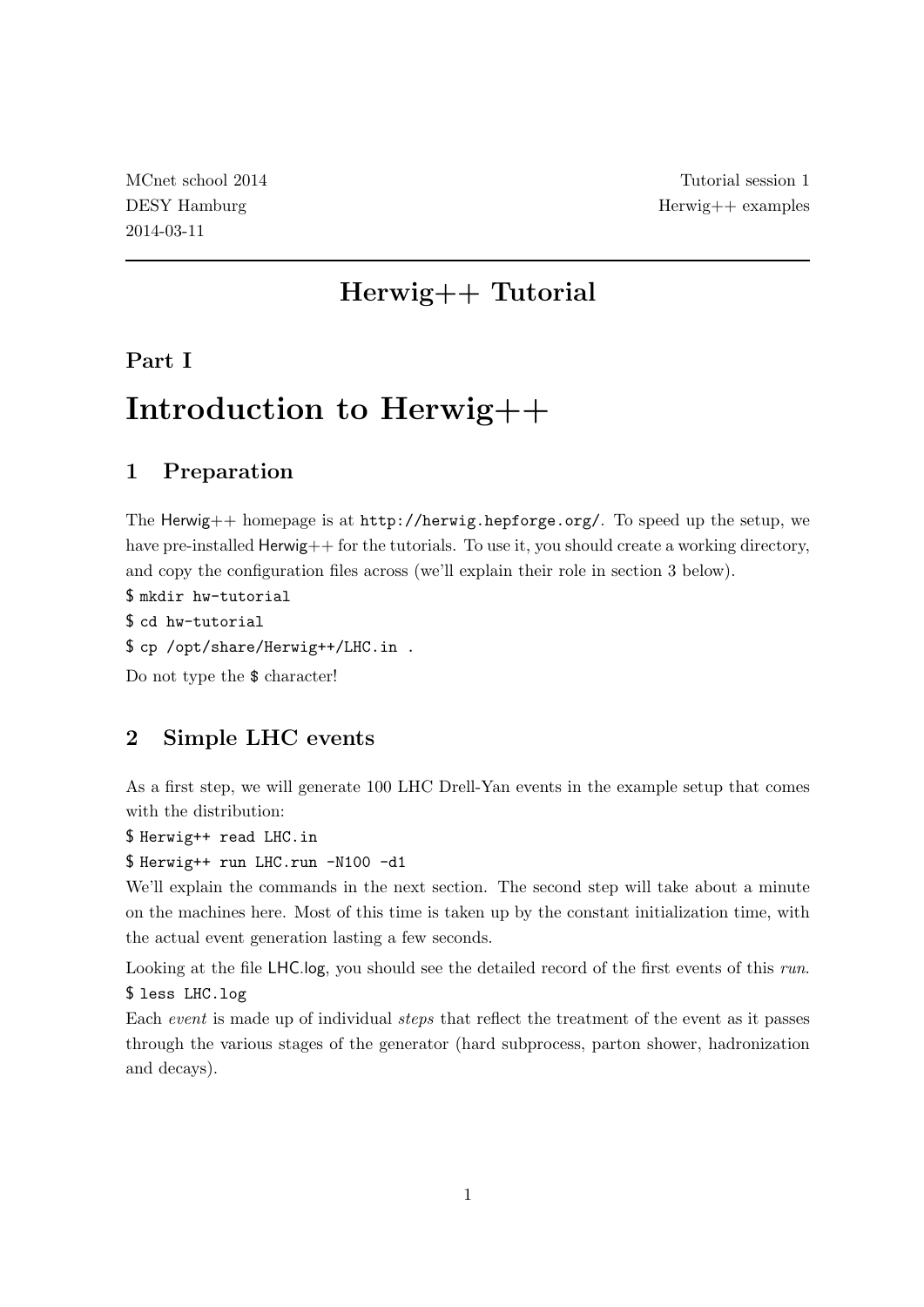Every particle in a step has an entry like

16 g 21 [13] (42,43) 14>>20 {+6,-5} -1.040 -2.805 177.756 177.783 0.750

The first line contains 16, the particle's label in this event; g 21, the particle's name and PDG code; [13], the label(s) of parent particle(s); (42,43) the label(s) of child particle(s); and  $\{+6,-5\}$ , the colour structure: this particle is connected via colour lines 5 and 6 to the particles with number 14 and 20. The second line shows  $p_x$ ,  $p_y$ ,  $p_z$ ,  $E$  and  $\pm \sqrt{|E^2 - p^2|}$ .

Note that everybody has generated the exact same events (go and compare!), with exactly the same momenta. Adding 10 of these runs together will not be equivalent to running 1000 events! To make statistically independent runs, you need to specify a random seed, either with

\$ Herwig++ run LHC.run -N100 -d1 -s 123456 or, as we'll see now, in the LHC.in file.

#### 3 Input files

Any The PEG-based generator like  $H$ erwig $++$  is controlled mainly through input files (.in files). They create a *Repository* of component objects (each one is a  $C++$  class of its own) and their parameter settings, assemble them into an event generator and run it. Herwig++ already comes with a pre-prepared default setup<sup>1</sup>. As a user, you will only need to write a file with a few lines (like LHC.in) for your own parameter modifications. The next few sections will go through this.

The first command we ran (Herwig++ read LHC.in) takes the default repository provided with the installation, and reads in the additional instructions from LHC.in to modify the repository accordingly. A complete setup for a generator run will now be saved to disk in a .run file, for use with a command like Herwig++ run LHC.run -N100. The run can also be started directly from the LHC.in file, which is especially useful for batch jobs or parameter scans.

Writing new .in files is the main way of interacting with Herwig++. Have a look at the other examples we have provided for LEP, Tevatron, or ILC (LEP.in, TVT.in and ILC.in) and see if you can understand the differences:

\$ cp -u /opt/share/Herwig++/???.in .

The two most useful repository commands are create, which registers a  $C++$  object with the repository under a chosen name, and set, which is used to modify parameters of an object. Note that all this can be done without recompiling any code!

<sup>1</sup> in /opt/share/Herwig++/defaults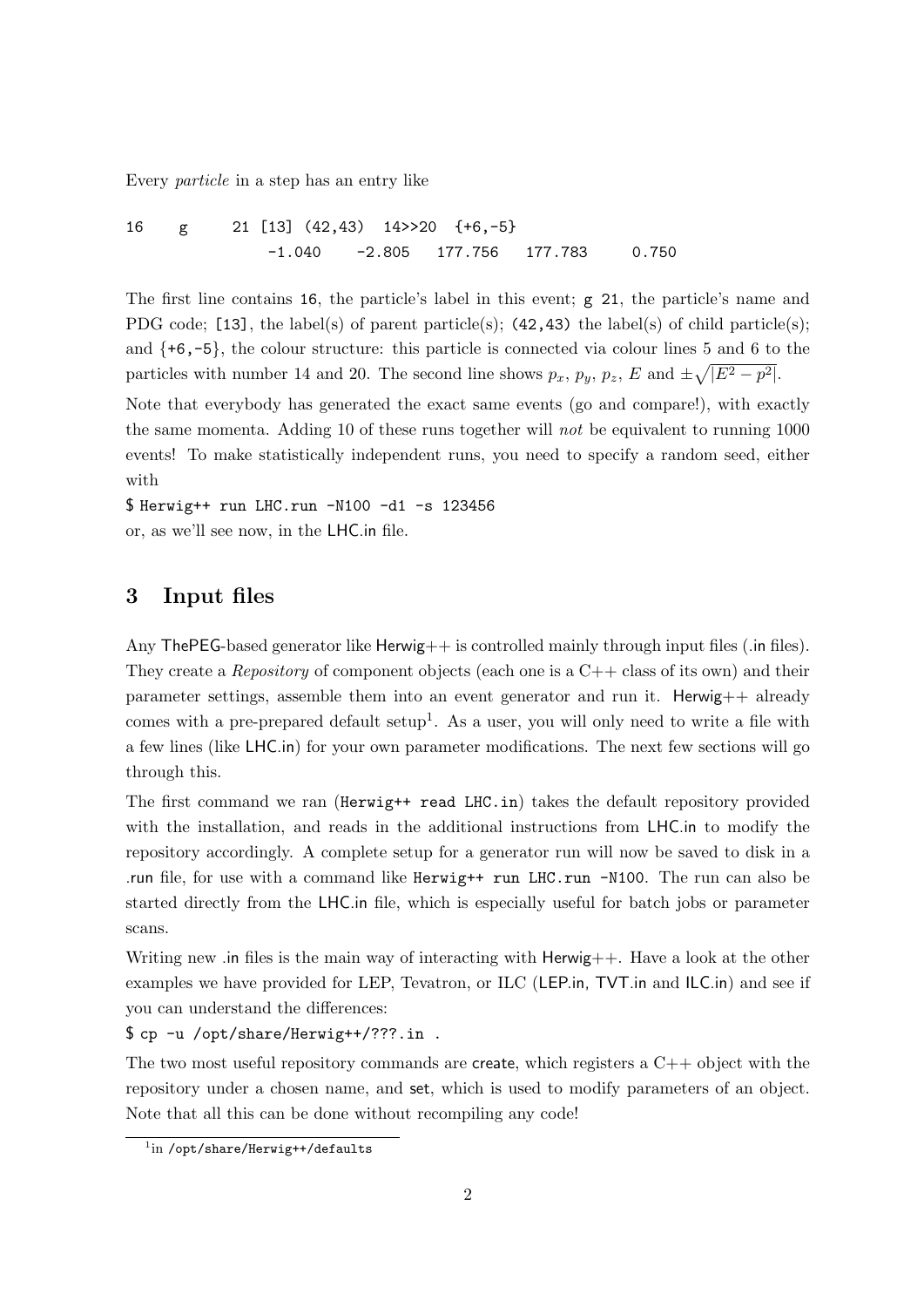Take your time to play with the options in the example files. Here are some suggestions for things you can try:

- 1. Run 100 Tevatron events.
- 2. Start a run directly from the .in file. Be careful with the number of events you generate, the default is  $10^7$ , and we don't have that much time today!
- 3. Compare the Drell-Yan cross sections for Tevatron and LHC. The cross sections are written to TVT.out and LHC.out, respectively.

#### 4 Analysis handlers

There is an easier way to analyse the generated events than looking at the .log file. ThePEG provides the option to attach multiple analysis handlers to a generator object. Every analysis handler initializes itself before a run  $(e.g.$  to book histograms), analyses each event in turn (fill histograms) and then runs some finalization code at the end of the run (output histograms). The Rivet system, which youll get to know later, provides an alternative method for analysing events that is independent of the generator framework.

As part of the default setup, one analysis handler has always been running already. The BasicConsistency handler does what its name promises: checking for charge and momentum conservation.

#### 5 Changing default settings

Take a look at the default settings in /opt/share/Herwig++/defaults, starting with HerwigDefaults.in we have commented them extensively. Ask the tutors to explain parameters. Can you identify which four lines in HerwigDefaults.in control the hard subprocess, the parton shower, the hadronization and the decays? Any of these default settings can be overridden in your own input files. You should never modify values directly in the defaults directory.

#### 5.1 Switching simulation steps on or off

So far, we did look at completely generated events including parton showers, hadronization, decays of hadrons and multiple parton interactions. The first three of these steps may be switched off by setting the corresponding step handler interfaces of an event handler to NULL. Multiple parton interactions are switched off by setting the MPIHandler interface of the ShowerHandler to NULL.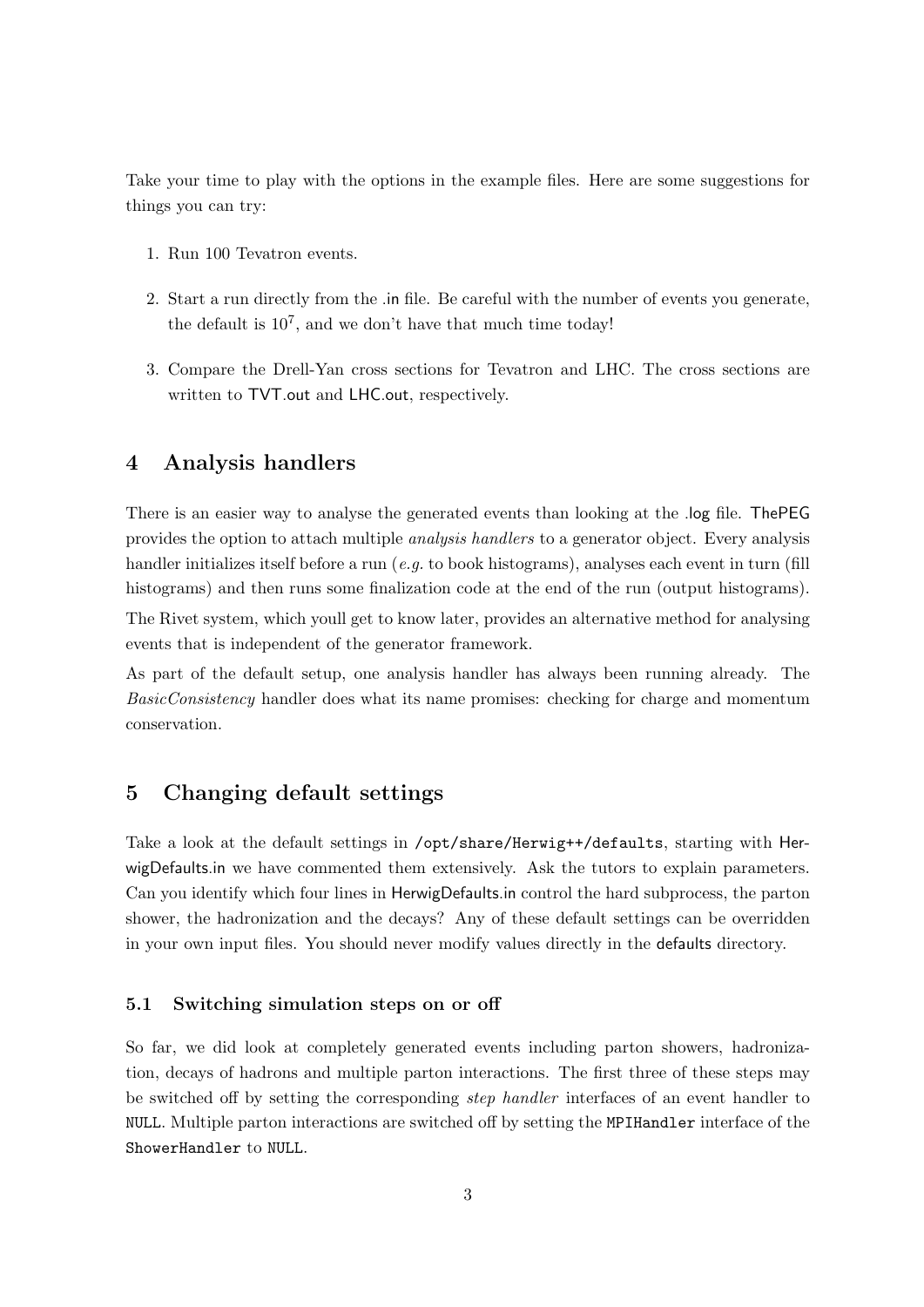Add repository commands to your local LHC.in switching on or off successive steps and look at the effects by generating few events. The default settings are provided in HerwigDefaults.in and Shower.in. Take care of the directory-like prefixes, in which the different objects reside.

#### 5.2 Changing the hard process

The default hard process for LHC is Drell-Yan vector boson production with leptonic decays. Edit LHC.in to replace the matrix element for vector boson production by the one for top-quark pair production for LHCGenerator's default SubProcessHandler. The relevant matrix element is contained in the default repository, /Herwig/MatrixElements/MEHeavyQuark. Generate few events as for the default settings.

Try to keep track of the top quarks in LHC.log. Can you identify, if there has been gluon radiation off the top quarks prior to decay?

#### 5.3 Changing particle properties

The properties of a particle are contained in a ParticleData object. All of these objects are stored in the default repository in /Herwig/Particles.

The top quark's properties are contained in /Herwig/Particles/t, the anti-top's properties are set automatically. You can change the mass and width of the top quark using the NominalMass and Width interfaces.

Particles can be set stable explicitly. For the top quark to be stable, add

set /Herwig/Particles/t:Stable Stable to LHC.in (the default value for the top quark is of course Unstable). You will also need to switch off the hadronization. Why is this necessary?

#### 5.4 Matrix element options

There are often also switches for the selection of a particular subprocess given with a matrix element. For  $W$  production, the relevant switch for e.g. the leptonic  $W$ –channel is set MEqq2W2ff:Process Leptons.

#### 6 Graphviz plot

Let's briefly look at a useful handler that allows us to visualize the internal structure of an event within Herwig++. Enable the *GraphvizPlot* analysis for LHC (the line in LHC.in which mentions /Herwig/Analysis/Plot) and run one LHC event. *Plot* should have produced a file LHC-Plot-1.dot, which contains the description of a directed graph for the generated event. The graphviz package will plot the graph for us: